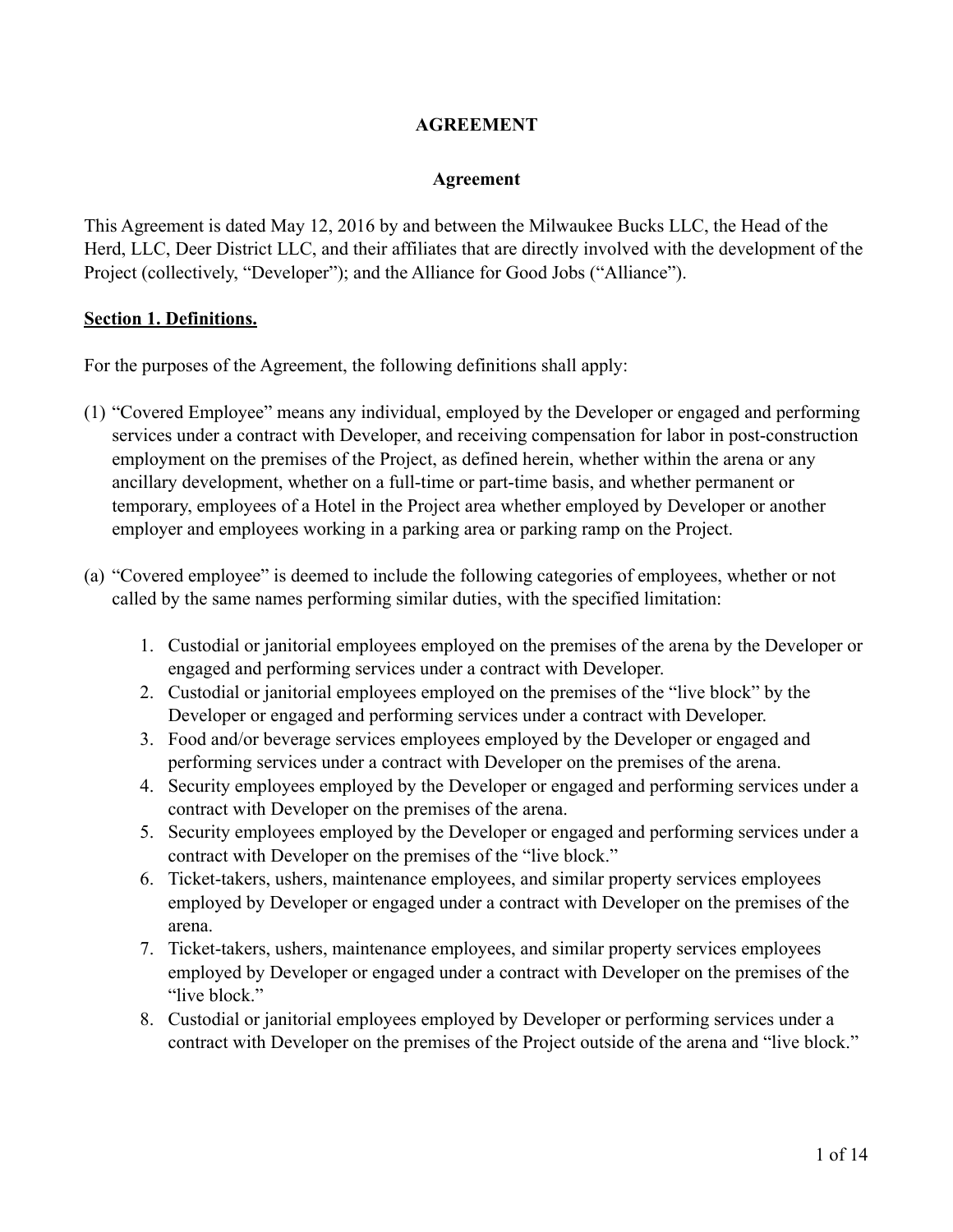- 9. Security employees employed by the Developer or engaged and performing services under contract with the Developer on the premises of the Project outside of the arena and "live block."
- 10. Grocery store employees employed on the premises of any retail grocery store developed within the Project.
- 11. Hospitality or hotel employees employed on the premises of any hotel developed within the Project.
- 12. Parking attendant or similar parking services employees employed on the premises of the Project.
- 13. Food and/or beverage services employees employed on the premises of the "live block."

(b) "Covered employee is deemed not to include managerial or supervisory employees, any employees or contractors of any medical clinic or similar business providing health care services, volunteers providing food and beverage concession services to raise money for a non-profit entity, game day entertainment workers and event production staff employed or engaged by Developer, employees of a driving range (Top Golf), bowling alley or arcade or similar entertainment or recreational venue and any other employees providing any services in the Project not otherwise mentioned herein. And any employees specifically excluded from this agreement in Appendix "XX" which is attached hereto and incorporated herein by this reference.

(c) Covered employees numbered 1, 3, 4 and 6 (Arena employees) above shall be referred to in this agreement as "Covered Employees - Group 1"; covered employees numbered 2, 5 and 7 (Live Block employees) above shall be referred to in this agreement as "Covered Employees - Group 2"; covered employees numbered 8 and 9 (Employees outside arena and "live block" but within the Project) above shall be referred to in this agreement as "Covered Employees - Group 3"; covered employees numbered 10, 11 and 12 (Grocery, Hotel and Parking) above shall be referred to in this agreement as "Covered Employees - Group 4"; covered employees numbered 13 (Food and Beverage in "live block") above shall be referred to in this agreement as "Covered Employees - Group 5."

(2) "Covered Employer" means a person, firm, partnership, corporation, joint venture, or other legal entity that employs a covered employee, as defined herein.

(3) "Developer" means the Developer signatory(ies) to this agreement, Milwaukee Bucks LLC, Head of the Herd LLC, Deer District LLC, and any of their affiliates that are directly involved with the development of the Project inclusive of any person, firm, partnership, corporation, joint venture or other legal entity affiliated with the signatory(ies) to this agreement, Milwaukee Bucks LLC, Head of the Herd, Deer District LLC, or their members, collectively defined as "Developer."

(4) "Project" means any development within the boundaries of City of Milwaukee Tax Incremental District Number 84 undertaken by the Developer, in whole or in part, including the arena and ancillary developments, inclusive of projects undertaken by an entity other than the developer but through an agreement with the Developer.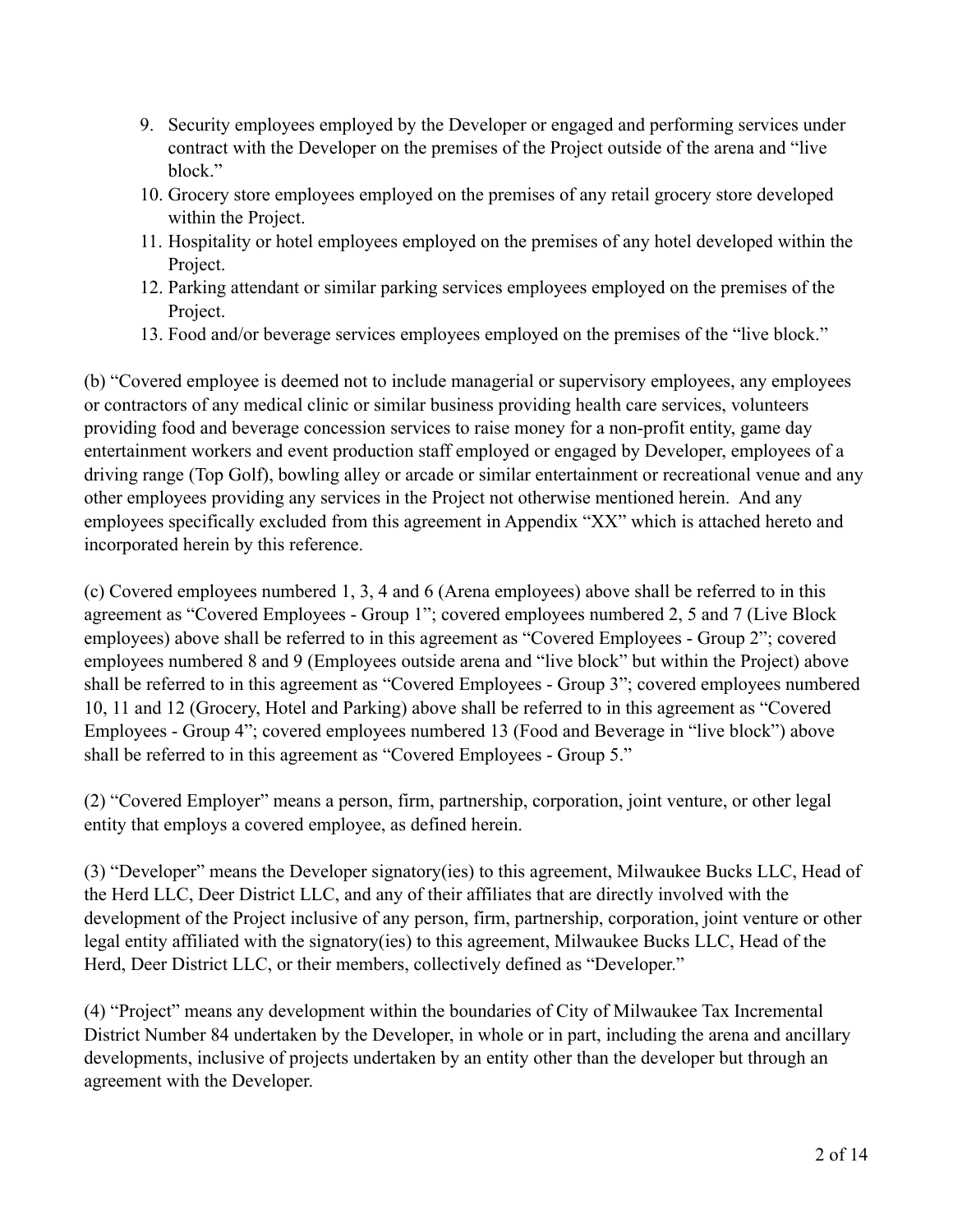Section 2. Application and Coverage.

- (1) The Developer agrees that all covered employers as defined herein including but not limited to the Developer shall be subject to the terms of this agreement and that all covered employees as defined herein shall be covered by the terms of this agreement.
- (2) The Developer agrees that the terms of this agreement shall be applicable to any successor, assignee or transferee of Developer.
- (3) The Developer shall incorporate the terms of this agreement or their substantial equivalent into any contract or subcontract agreement entered into by Developer giving a right or causing any legal entity other than the Developer to employ persons as covered employees on the premises of any portion of the project controlled by Developer as specified in this agreement.
- (4) Nothing in this agreement shall prevent the Developer or any employer or employees, whether covered employer or covered employees or otherwise, from establishing the terms and conditions of employment more favorable to employees than the provisions of this Agreement unless otherwise limited by applicable City, County, State or Federal law.

## **Section 3. Living Wage.**

- (1) Living Wage Requirement. All adult covered employees employed by a covered employer shall be paid a minimum hourly wage or its salary equivalent no less than the rate specified in the Living Wage Rate Table in this section, subject to the waiver or exemption specified in this section.
- (2) Living Wage Rate Table. The minimum hourly wage rate shall be as follows:
	- 1. As of January 1, 2017: \$12.00
	- 2. As of January 1, 2018: \$12.50
	- 3. As of January 1, 2019: \$13.00
	- 4. As of January 1, 2020: \$13.50
	- 5. As of January 1, 2021: \$14.00
	- 6. As of January 1, 2022: \$14.50
	- 7. As of January 1, 2023: \$15.00
	- 8. On January 1 of all subsequent years thereafter: The minimum wage rate shall be increased at the rate of inflation for the preceding year, measured by the CPI-U for Milwaukee and Racine but shall not be less than 2% nor exceed 3%.

(3) Waiver. The requirements of this section may be modified or waived regarding covered employees and covered employers subject to the terms of a collective bargaining agreement between an employer and a union, where the parties to such collective bargaining agreement expressly specify their intent to waive same in the agreement.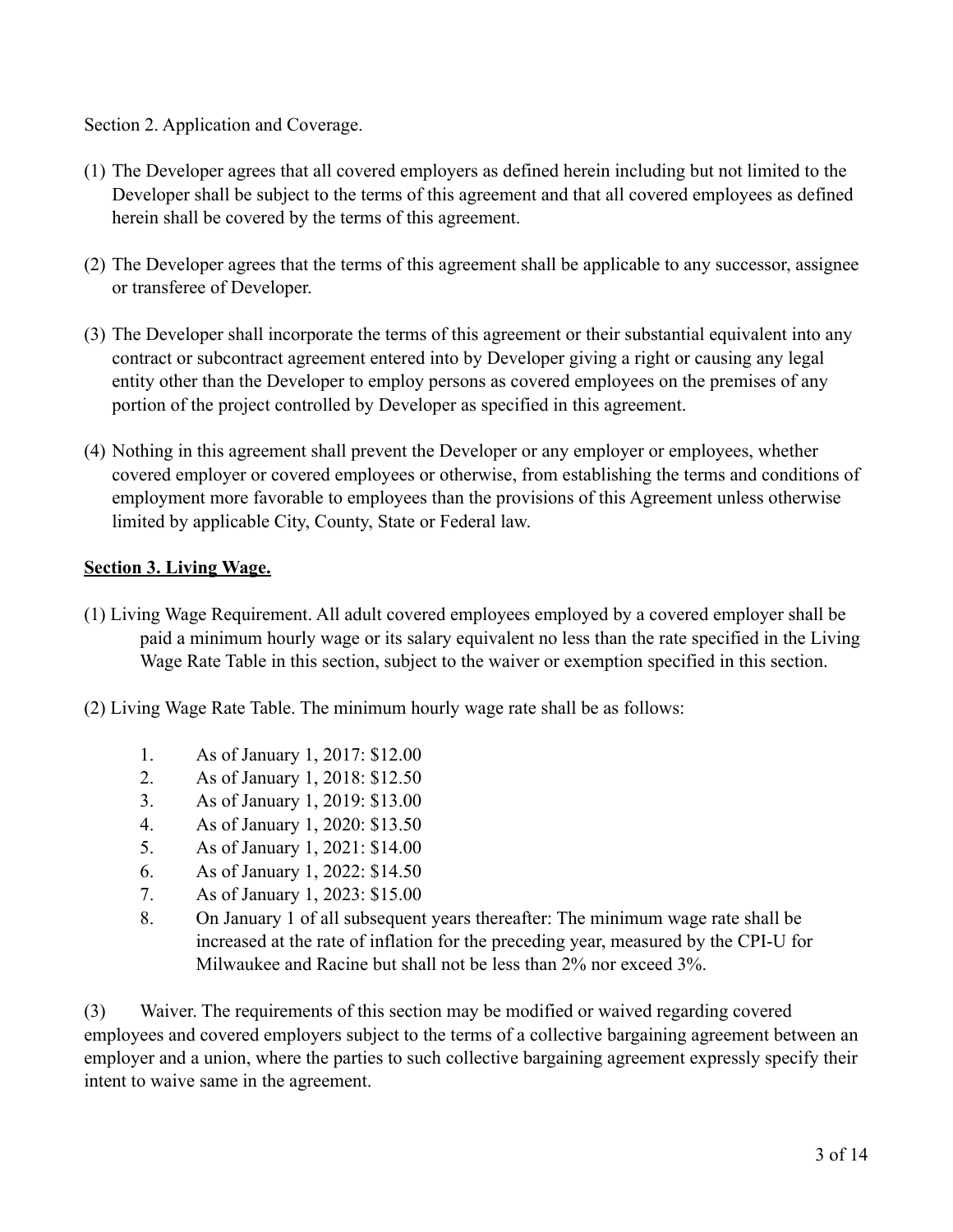(4) For purposes of this Section the term "adult" shall mean an individual who is at least eighteen (18) years of age.

(5) Exemption. The following groups shall be exempt from the requirements of this program: Food and/or Beverage Service Workers employed on the premises of the "Live Block" and (list).

# **Section 4. Labor Peace.**

- (1) Labor Peace Requirement. Covered employees as specified herein shall be covered by a labor peace agreement or other labor agreement as described in this section, subject to any limitations declared in this section.
- (2) Covered employers employing covered employees from Covered Employees Group 1 (arena employees), as specified in Section 1 of this agreement, shall be a signatory to a valid collective bargaining agreement with a labor organization designated by the Alliance or shall be a signatory to a labor peace agreement with a labor organization designated by the Alliance substantially similar to the template labor peace agreement found in [Appendix 1] of this agreement.
- (3) Covered employers employing covered employees from Covered Employees Group 2 ("live block" employees), as specified in Section 1 of this agreement, shall be a signatory to a valid collective bargaining agreement with a labor organization designated by the Alliance or shall be a signatory to a labor peace agreement with a labor organization designated by the Alliance substantially similar to the template labor peace agreement found in [Appendix 1] of this agreement.
- (4) Covered employers employing covered employees from Covered Employees Group 3 (Employees in Project but outside arena or "live block"), as specified in Section 1 of this agreement, shall be a signatory to a valid collective bargaining agreement with a labor organization designated by the Alliance or shall be a signatory to a labor peace agreement with a labor organization designated by the Alliance substantially similar to the template labor peace agreement found in [Appendix 1] of this agreement.
- (5) Covered employers employing covered employees from Covered Employees Group 4 (grocery, hotel and parking), as specified in Section 1 of this agreement, with the exception of employees of any retail grocery store operation which shall be addressed as outline in paragraph 7 of this section, shall be a signatory to a valid collective bargaining agreement with a labor organization designated by the Alliance or shall be a signatory to a labor peace agreement with a labor organization designated by the Alliance substantially similar to the template labor peace agreement found in [Appendix 1] of this agreement.
- (6) The Alliance shall instruct any Union and its representatives to ensure that they will not coerce, or threaten or mislead or misinform any Employee in an effort to obtain signed authorization cards addressed in the Labor Peace Agreements. The card check provisions of the Labor Peace Agreements referenced in this Section 4 shall be without force and effect in the event that it is established that the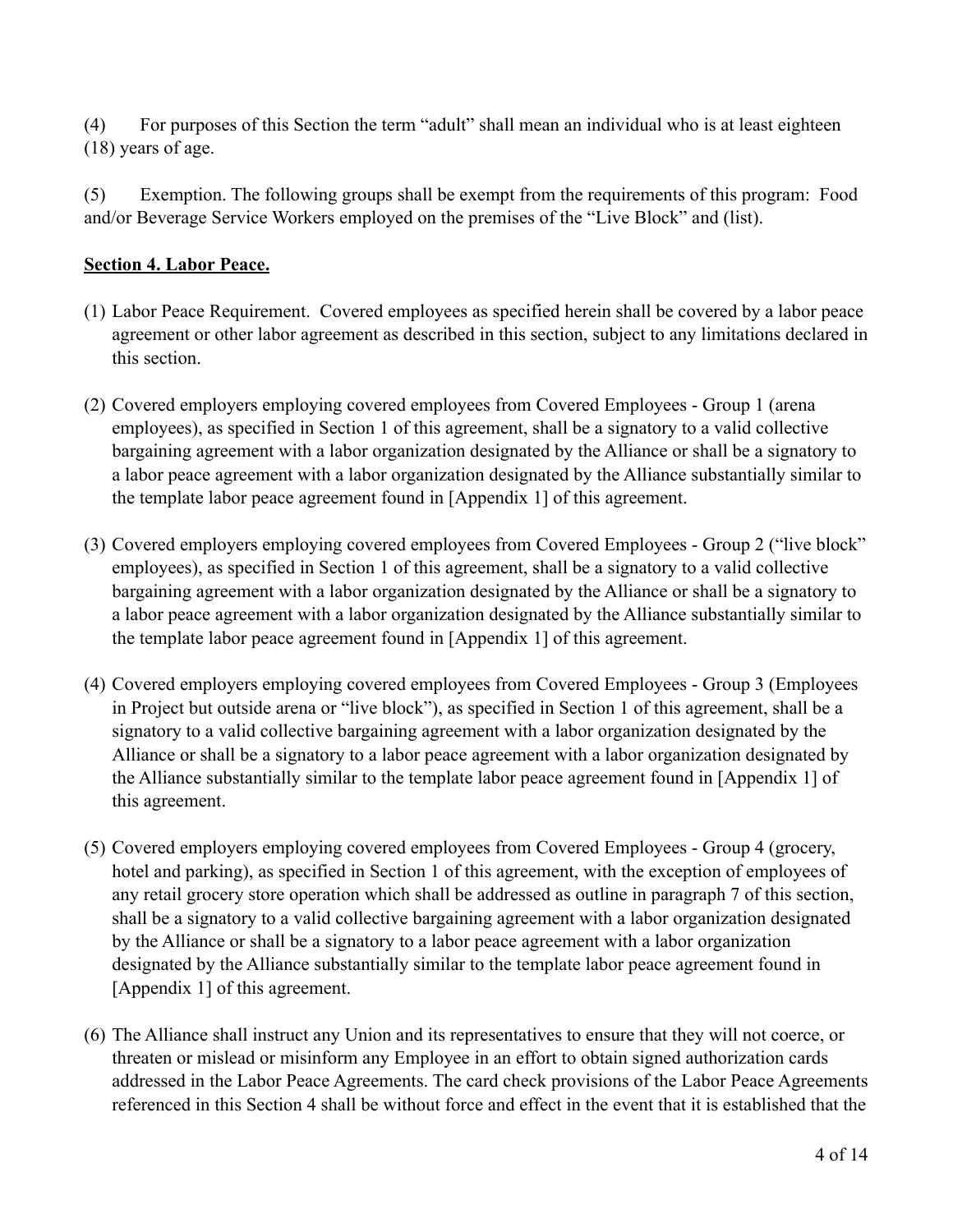Alliance and/or Union or their representatives have engaged in such actions.

- (7) In the event that the Developer plans to open or enter into any contract with a contractor or with a subcontractor for a retail grocery operation, Developer shall provide notice of same to the Alliance. At the request of the Alliance, Developer shall meet with representatives of the Alliance to discuss the voluntary application of the terms of this agreement to the operation.
- (8) In the event that the Developer plans to open or enter into any contract with a contractor or with a subcontractor for a medical clinic or similar business providing healthcare services who is otherwise excluded from this Agreement, Developer shall provide notice of same to the Alliance. At the request of the Alliance, Developer shall meet with representatives of the Alliance to discuss the voluntary application of the terms of this agreement to the operation.

In the event that the Developer enters into a contract with a contractor or with a subcontractor who will employ employees in the Project Area who is otherwise excluded under this agreement, Developer will provide notice of same to the Alliance. At the request of the Alliance, Developer shall meet with representatives of the Alliance to discuss the voluntary application of the terms of this agreement to the operation.

(9) Exemption. The following groups of employees shall be exempt from the requirements of this Section – Food and/or Beverage Service Workers employed on the premises of the "Live Block" And (list)

## **Section 5. First-Source Hiring Program.**

(1) Covered employers shall engage in reasonable efforts to employ covered employees residing (at the time of their initial hire) in Target Hiring Zone – Tier 1 and Target Hiring Zone - Tier 2. The parties agree, as a goal, that at least fifty percent (50%) of the covered employees of a covered employer shall reside (at the time of initial hire) in the Targeted Hiring Zones. This goal shall be first measured after the commencement of operations on the premises of the Project for the specific covered employer and shall continue for not less than five (5) years subsequent to the commencement of operations on the premises of the Project for the covered employer, but lasting no longer than until December 31, 2027 for all covered employers.

> 1. Targeted Hiring Zone shall include the following areas: zip codes 53204, 53205, 53206, 53208, 53210, 53212 (within the limits of the City of Milwaukee), 53215, 53216, 53218, and 53221 (north of Howard Avenue).

(2) Covered employers shall source applicants for employment as a covered employee through the firstsource hiring hall program outlined in this section. Notwithstanding the obligation set forth in the prior sentence, covered employers shall retain sole discretion for hiring any person for employment as a covered employee.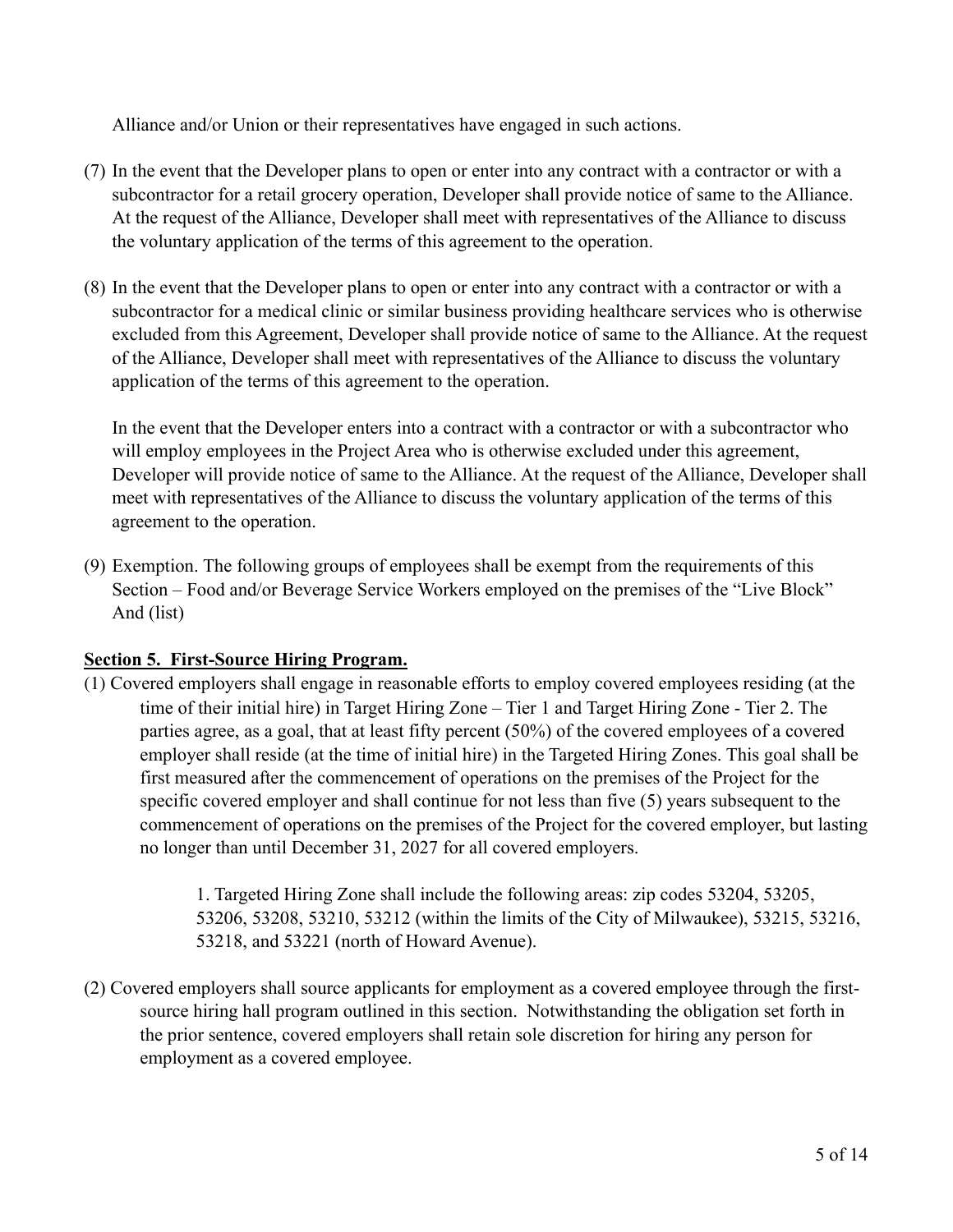- (3) In the event that a covered employer cannot hire or maintain employment of a sufficient number of covered employees to meet the requirements in this article or if a covered employer cannot fulfill its obligations under this section, the covered employer shall:
	- 1. Notify the Developer, the Alliance and the hiring hall within two weeks of the identification of the inability to meet the requirements of this section; and
	- 2. Meet with the Developer, the Alliance and the hiring hall and confer in good faith attempting to address the issues and to formulate a plan of remedial action intended to fulfill the obligations under this section within two weeks of notification to the Developer, the Alliance and the hiring hall; and
	- 3. Implement the course of remedial action within two weeks of determining the plan of remedial action.

(4) In the event that a covered employer cannot source a sufficient number of covered employees through the hiring hall to meet the requirements of this article or if a covered employer cannot fulfill its obligations under this article upon a reasonable demonstration of inability to meet the requirements of this section and of good faith effort on the part of the employer and the hiring hall, the covered employer shall be afforded a temporary or permanent waiver of obligations under this section from the hiring hall.

(5) The Alliance, shall establish, secure funding or otherwise assume the operating and other costs for a hiring hall for the purpose of implementing this section. In the event the Alliance is unable to secure the requisite funding, Section 5 of this agreement (The First Source Hiring Program) shall be null, void and without force and effect.

- 1. The hiring hall shall be established as a partnership of the Milwaukee Area Workforce Investment Board and one or more community organizations designated by the Alliance.
- 2. The hiring hall shall be responsible for employer notifications concerning open positions, establishing a program to conduct outreach to potential employees for covered employers residing within the Targeted Hiring Zones, recruiting targeted job applicants, prescreening and qualification of potential employees for covered employers, and for the provision of basic employment skills training for pre-screened and qualified potential employees for covered employers. The hiring hall shall establish reasonable criteria for pre-screening and qualification of potential employees for covered employers, in consultation with covered employers.

The hiring hall shall also maintain regular contact with covered employers concerning the Program and assist covered employers in regard to reporting responsibilities related to participation in the Program.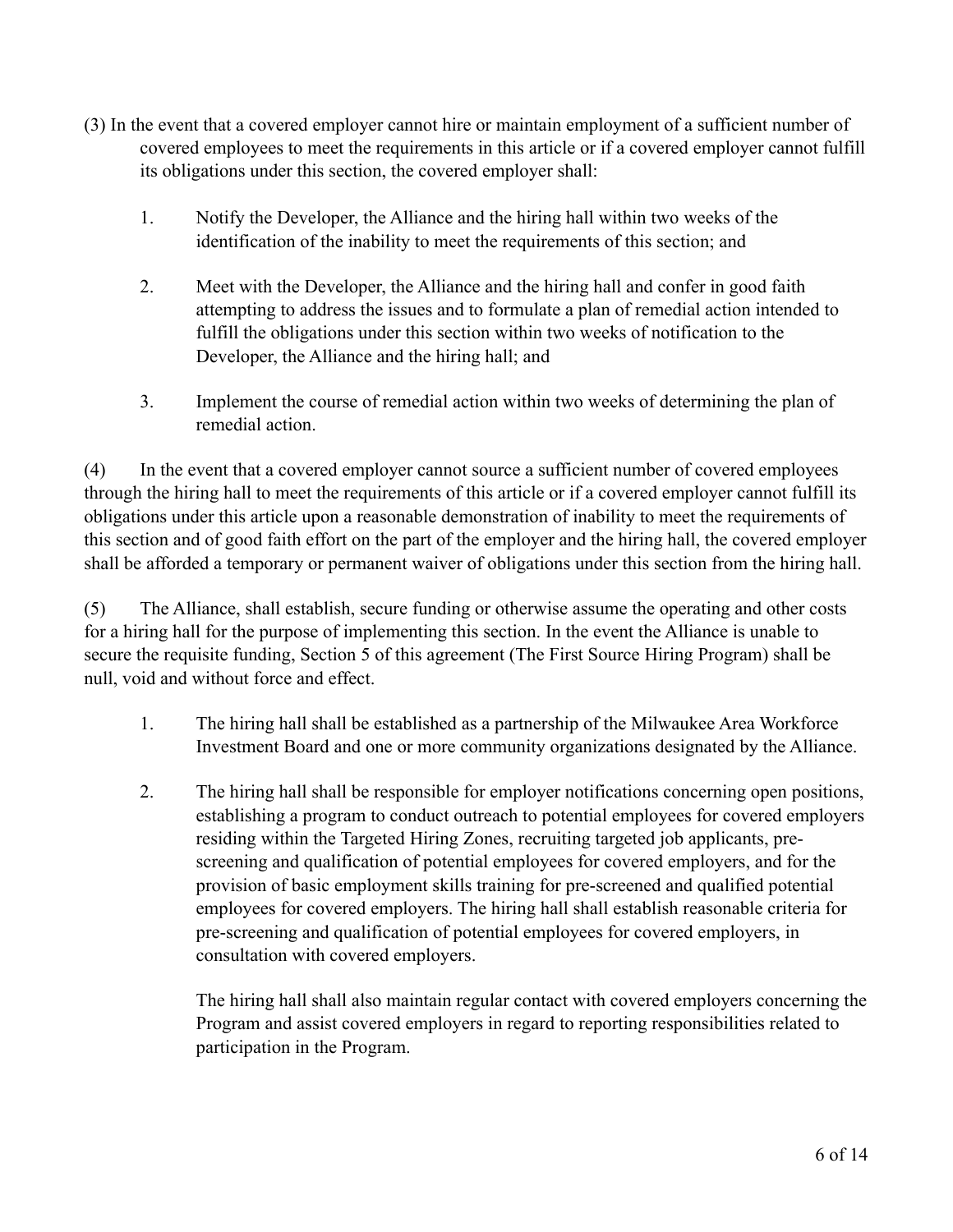- 3. The Developer, the Alliance, and the hiring hall shall meet and confer no less than once per quarter to evaluate the effectiveness of the first-source hiring hall program and may mutually agree upon any alterations of operation or obligations of covered employers. Any agreed upon alterations shall be committed to a writing and communicated to all covered employers and other interested parties.
- 4. Covered employers shall notify the hiring hall of intent to hire for employment of covered employees for initial operation of the covered employer generally no fewer than four (4) weeks prior to the date of hiring for employment of a covered employee. Initial operation shall be considered to last for the first two weeks (2) of operation of the covered employer on the premises of the project. The notification of an intent to hire for employment of covered employees shall include job responsibilities and expectations, any special requirements of employees, prospective work schedule, and information regarding wage or salary rate and other benefits of employment.
- 5. Covered employers shall notify the hiring hall of intent to hire for employment of covered employees for ongoing operation of the covered employer generally no fewer than two (2) weeks prior to the date of hiring for employment of a covered employee. Ongoing operation shall be considered to begin after the first two (2) weeks of operation of the covered employer on the premises of the project. The notification of an intent to hire for employment of covered employees shall include job responsibilities and expectations, any special requirements of employees, prospective work schedule, and information regarding wage or salary rate and other benefits of employment. In the event that circumstances reasonably prevent a covered employer from providing notice to the hiring hall within the prescribed period of time, the covered employer shall provide to the hiring hall an explanation why it could not meet the requirements of advance notice. Unless otherwise agreed, employers shall not be required to pay a fee, cost or expense of the First Source Hiring Program or any referral fee for potential employees referred to the employer by the First Source Hiring Program.
- 6. Upon notification by a covered employer of the intent to hire for employment of covered employees, the hiring hall shall provide to the covered employer pre-screened and qualified applicants residing within the Targeted Hiring Zone. The decision to hire a particular applicant at all times is the covered employer's decision and subject to its discretion. The employer may also consider applicants referred or obtained through any source.
- 7. Upon hiring for employment a covered employee, a covered employer shall promptly notify the hiring hall of the hiring and whether or not the covered employer hired an applicant from those sourced through the hiring hall.
- 8. Nothing in this agreement shall prevent the employer from hiring any employee on a temporary or provisional basis (not to exceed ninety (90) days) or from hiring any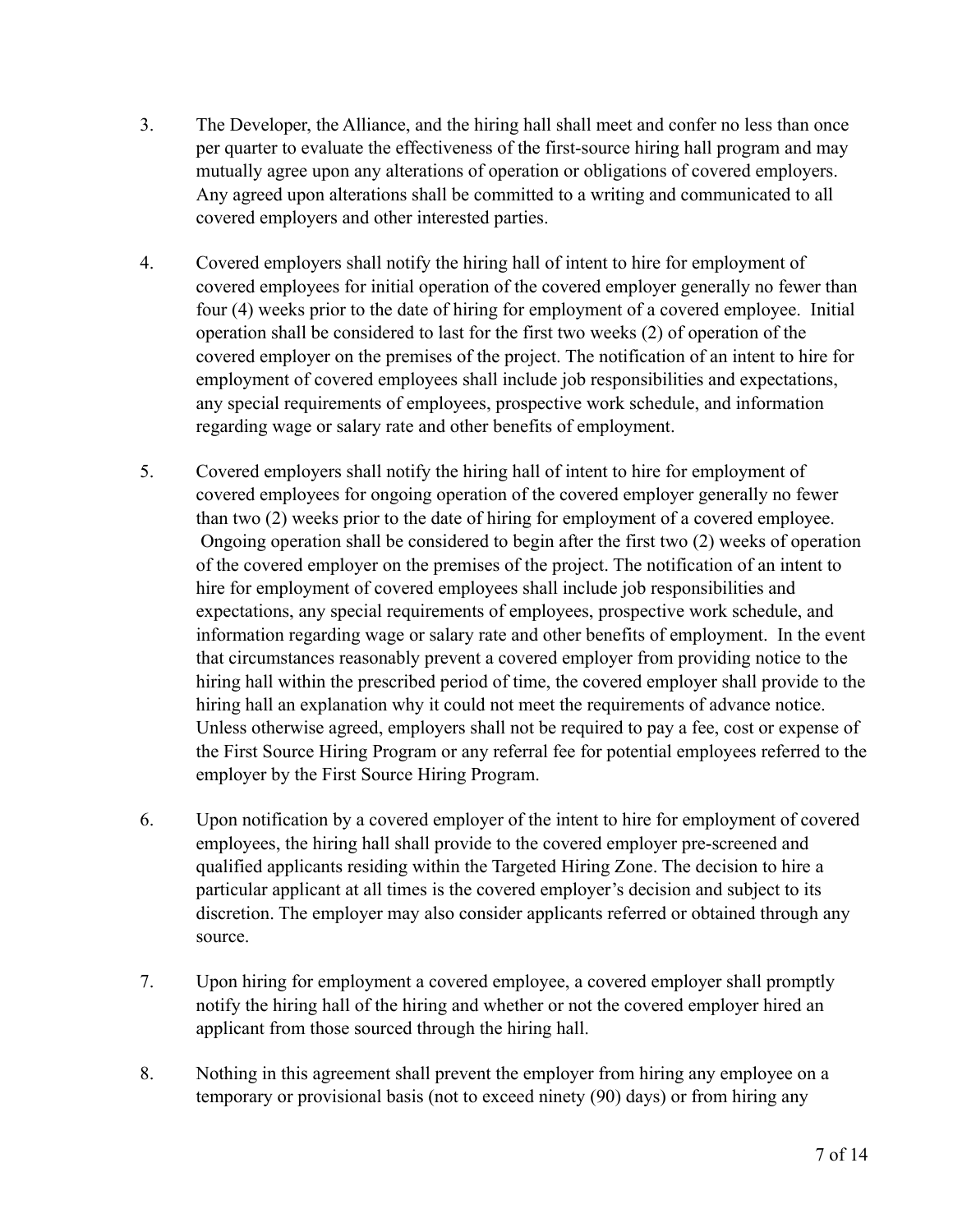employee from any source outside the First Source Hiring Program in the event that qualified applicants under the First Source Hiring Program are not available.

- 9. The hiring hall maintain records subject to the inspection of the Developer and the Alliance on a quarterly basis regarding:
	- a. The number and percentage of covered employees for each covered employer residing within Targeted Hiring Zone, and
	- b. The rates of pay, information regarding non-wage or non-salary benefits, and job duties or responsibilities of covered employees for each covered employer; and
	- c. The names of, contact information for, and employment status within the project for all potential employees sourced through the hiring hall.
- 10. Exemption. The following groups of employees shall be exempt from the requirements of this First Source Hiring Program: Food and/or Beverage Service Workers employed on the premises of the "Live Block" And (list)
- 11. Indemnification: The First Source Hiring Program ("Program") shall indemnify, hold harmless and defend the Developer and any Employer, and their officers, directors, partners, agents and employees (The Indemnified Parties") from and against all fines, suits, liabilities, proceedings, claims, costs, damages, losses and expenses, including but not limited to, attorney's fees and court costs, demands, actions, or causes of action of any kind and of whatsoever nature arising from, growing out of , or in any way related to the actions of the Program or its agents taken under this Agreement, or for the negligence, fraud or willfull misconduct of the agents of the Program. This indemnification obligation shall survive the termination of this Agreement for actions taken before the Agreement is terminated.

### **Section 6. Severability.**

If any term, provision, or condition of this agreement is held by a court of competent jurisdiction to be invalid, void, or unenforceable, the remainder of the agreement shall continue in full force and effect.

### **Section 7. Miscellaneous Provisions**

- a) Dispute Resolution. Any disputes concerning the interpretation, application or enforcement of this agreement shall be referred to representatives of the Developer and the Alliance for resolution.
- If the dispute is not resolved by the representatives, the parties agree to submit the dispute to final and binding arbitration. Arbitration of disputes over the interpretation or application of this Agreement shall be conducted by an arbitrator selected from a panel issued by the Federal Mediation & Conciliation Service. Selection of the arbitrator shall be conducted within ten (10)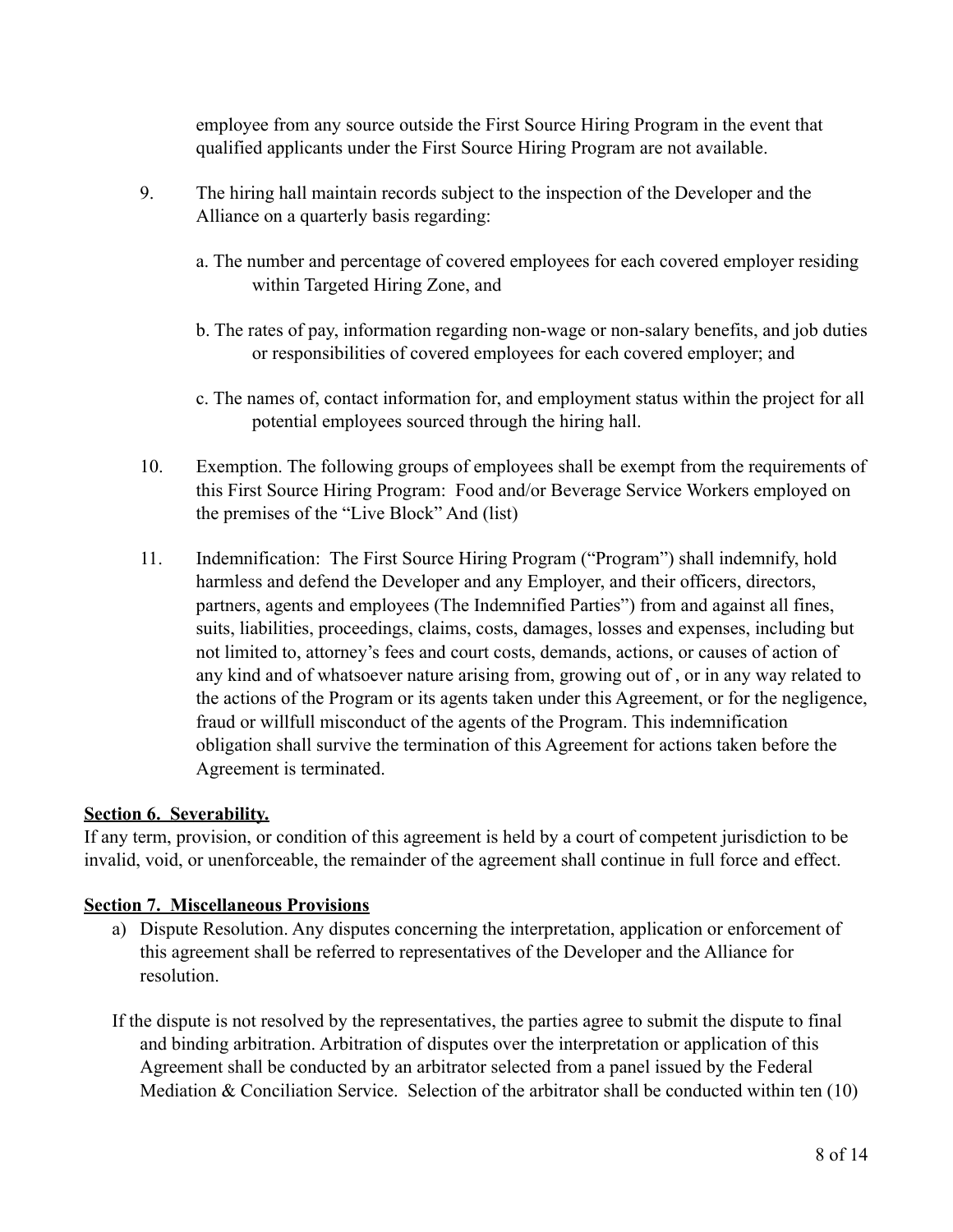days of request by either party by alternately striking names from the panel The party to strike first shall be determined by coin toss.

- Fees and costs of the arbitrator shall be split evenly, 50/50, between the Alliance and the Developer . The Arbitration Award shall be final and binding and enforceable in the United States District Court for the Eastern District of Wisconsin, which shall have exclusive jurisdiction in any enforcement action.
- b) Periodic Meetings. Representatives of the Developer and the Alliance shall meet on a monthly basis to discuss issues and concerns related to the implementation of this agreement.
- c) Minority, Women and Small Business Enterprises. The Parties to this agreement encourage minority, women and small business enterprises (M, W , SBE) to seek opportunities to provide services within the Project area, such work being subject to the terms of this agreement, where applicable.

| FOR THE DEVELOPER | <b>FOR THE ALLIANCE</b> |
|-------------------|-------------------------|
| Peter Feigin      | Peter Rickman           |
| 5/12/16           | 5/12/16                 |

Appendix 1. Template Labor Peace Agreement.

The purpose of this Agreement is to facilitate labor harmony and a free and fair process through which employees may determine whether or not to be represented by a union in collective bargaining, and if employees so choose union representation for collective bargaining, the expeditious negotiation to conclusion of a first contract.

This Agreement is entered into by and between [EMPLOYER] (hereinafter the "Employer") and the [LABOR ORGANIZATION] (hereinafter the "Union"), collectively the "Parties."

1. This Agreement shall cover all employees in classifications listed in Exhibit A (referred hereinafter as "Employees") at [DESCRIPTIVE OF PROJECT OR WORK] (hereinafter, "Project").

2. The [PROJECT OR WORK] aspect of the Project shall hereinafter be referred to as "[PROJECT OR WORK]", subject to the provisions of Exhibit A.

3. This Agreement applies to the [PROJECT OR WORK] and to no other [SIMILAR TYPE OF PROJECT OR WORK] operated, owned or controlled by the Developer or the Employer.

4. This Agreement does not apply to the workforce or any employees engaged in the construction of the Project.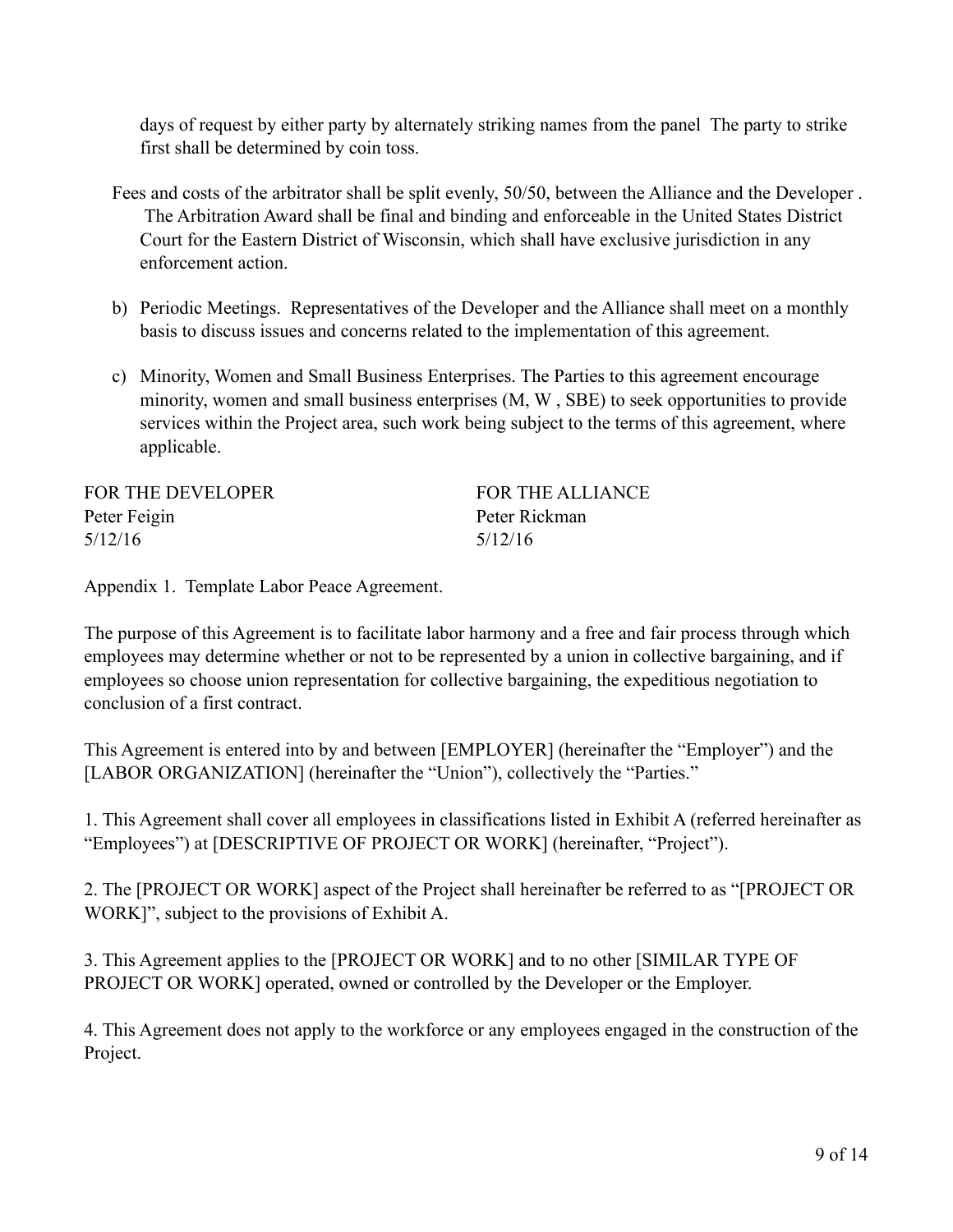5. The Parties hereby establish the following procedure for the purpose of ensuring an orderly environment for the exercise by the Employees of their rights under Section 7 of the National Labor Relations Act and to avoid picketing and/or other economic action directed at the Employer in the event the Union decides to conduct an organizing campaign amongst the Employees.

6. The Parties mutually recognize that national labor law guarantees employees the right to form or select any labor organization to act as their exclusive representative for the purpose of collective bargaining with their employer, or to refrain from such activity.

7. The Employer will take a neutral approach to unionization of Employees. The Employer will not take any action nor make any statement that directly states or implies any opposition by the Employer to the selection by such Employees of a collective bargaining agent or the choice generally whether or not to form a collective bargaining unit or otherwise form, join, or assist a labor organization, inclusive of the Union. It shall not be considered a violation of this paragraph for the Employer to communicate information to employees confirming that it is aware of the organizing activity and for the Employer to make statements consistent with any joint statement issued by the Employer and the Union upon mutual agreement of the parties.

8. The Employer will not discipline, terminate, discriminate against or treat disparately in any way any Employee on account of support for or opposition to formation of a collective bargaining unit, selection of a collective bargaining agent, of interest in forming, joining or assisting a labor organization. The Union will not discipline, discriminate against or treat disparately in any way any Employee on account of support for or opposition to formation of a collective bargaining unit, selection of a collective bargaining agent, of interest in forming, joining or assisting a labor organization.

9. The Employer will not discriminate against or treat disparately in any way any applicant to become an Employee on account of support for or opposition to formation of a collective bargaining unit, selection of a collective bargaining agent, of interest in forming, joining or assisting a labor organization. The Union will not discriminate against or treat disparately in any way any applicant to become an Employee on account of support for or opposition to formation of a collective bargaining unit, selection of a collective bargaining agent, of interest in forming, joining or assisting a labor organization.

10. The Union and its representatives will not coerce, or threaten or mislead or misinform any Employee in an effort to obtain signed authorization cards. The card check provisions of this agreement, detailed in paragraph 13 hereof, shall be without force and effect in the event that it is established that the Union or its representatives have violated this paragraph.

11. If the Union provides written notice to the Employer of its intent to organize Employees covered by this Agreement, the Employer shall provide access to its premises and to the Union as described in this Paragraph.

The Union may engage in on-site organizing efforts in the Organizing Areas, as defined below, between the hours of 07:00 AM and 07:00 PM or such other hours as are mutually agreed upon between the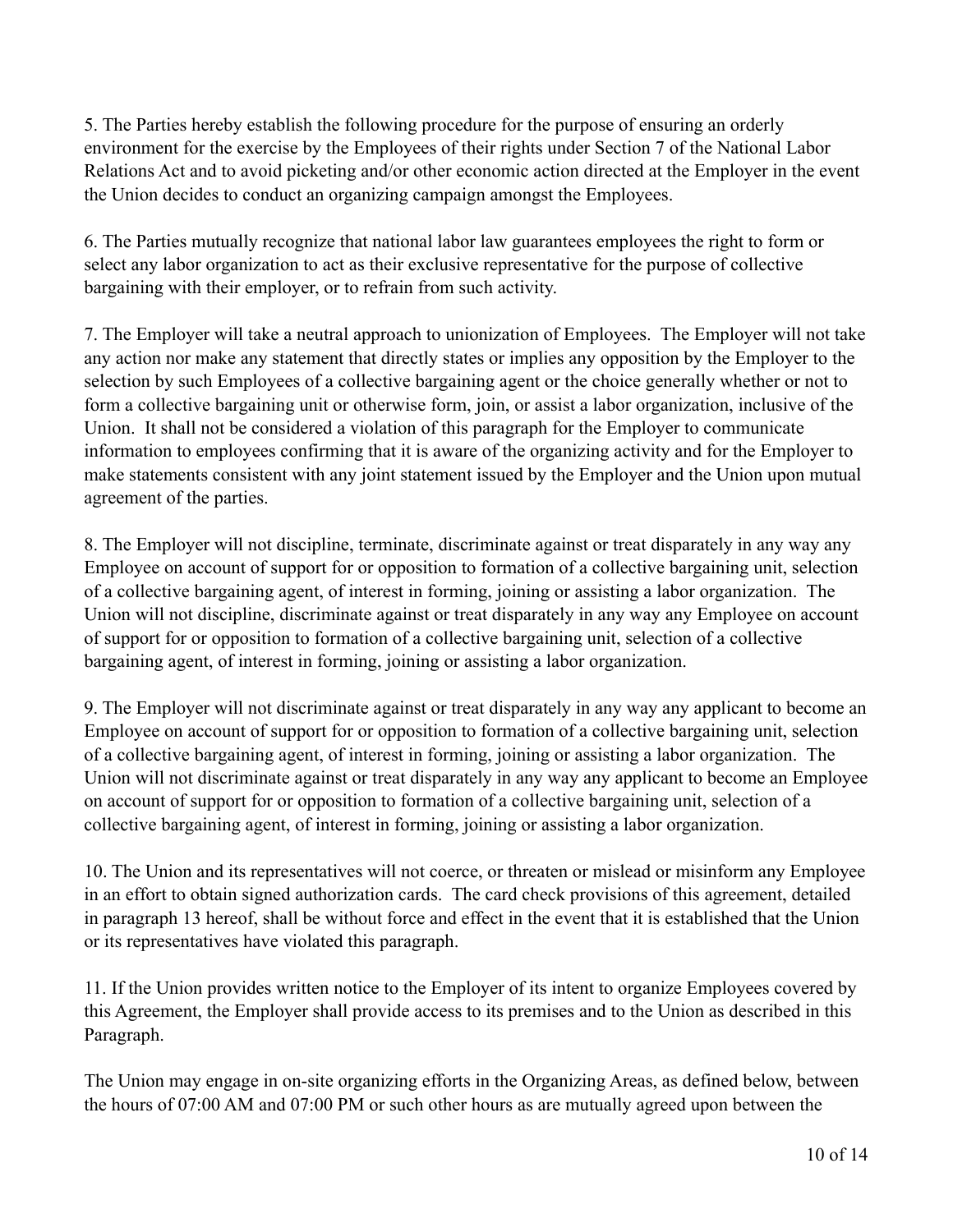Employer and the Union during Employees' non-working times (before work, after work, and during meals and breaks) and/or during such other periods as the Parties may mutually agree upon.

"Organizing Areas" shall mean the following: employee cafeteria, employee locker rooms, areas immediately adjacent to the cafeteria and locker rooms, other non-work areas where employees regularly take their breaks, , and areas on [PROJECT OR WORK] property but outside the [PROJECT OR WORK] building.

The Union agrees that it will not engage in organizing efforts anywhere on the premises of the project under the control of the Employer other than the Organizing Areas specified above, below, or mutually agreed upon.

The Union further agrees that it will provide the Employer with a list of authorized representatives (not to exceed five (5) in total) to be permitted such access, that its authorized representatives will provide to the Employer advance notice of at least eight (8) hours of any organizing activity and will check in with Human Resources prior to or upon arriving at the property, and must do so prior to entering the Organizing Areas.

The Union agrees not to disparage the Employer while conducting its Organizing. It shall not be considered disparagement for the Union or its representatives to articulate demands, positions or analyses on issues that would be or are subject to bargaining such as wages, benefits, and working conditions, or to comment to Employees on actions taken by managers in [PROJECT OR WORK] in a non-derogatory fashion.

12. Within ten (10) days following receipt of written notice by the Union of intent to organize any group of Employees as described in Exhibit A, the Employer will furnish the Union with a complete and accurate list of Employees in the proposed bargaining unit, including both full- and part-time Employees, showing their job classifications, departments, telephone numbers and home addresses. Thereafter, the Employer will provide to the Union updated lists on a monthly basis.

13. The Union is not presently recognized as the exclusive collective bargaining representative of the Employees. The Union may request recognition as the exclusive collective bargaining agent for such Employees and the Employer shall recognize and bargain with the Union according to the procedures described in this Paragraph.

The arbitrator identified in this Agreement, or another person mutually agreed to by the Employer and the Union, will conduct a review of Employees' authorization cards submitted by the Union in support of its claim to represent a majority of such Employees. Said cards will be compared to an accurate, upto-date Employee list provided by the Employer to the arbitrator and the Union, with a comparison to employee signatures on file with the Employer. That list shall be provided by the Employer to the arbitrator and to the Union within seven (7) days in advance of the scheduled card count.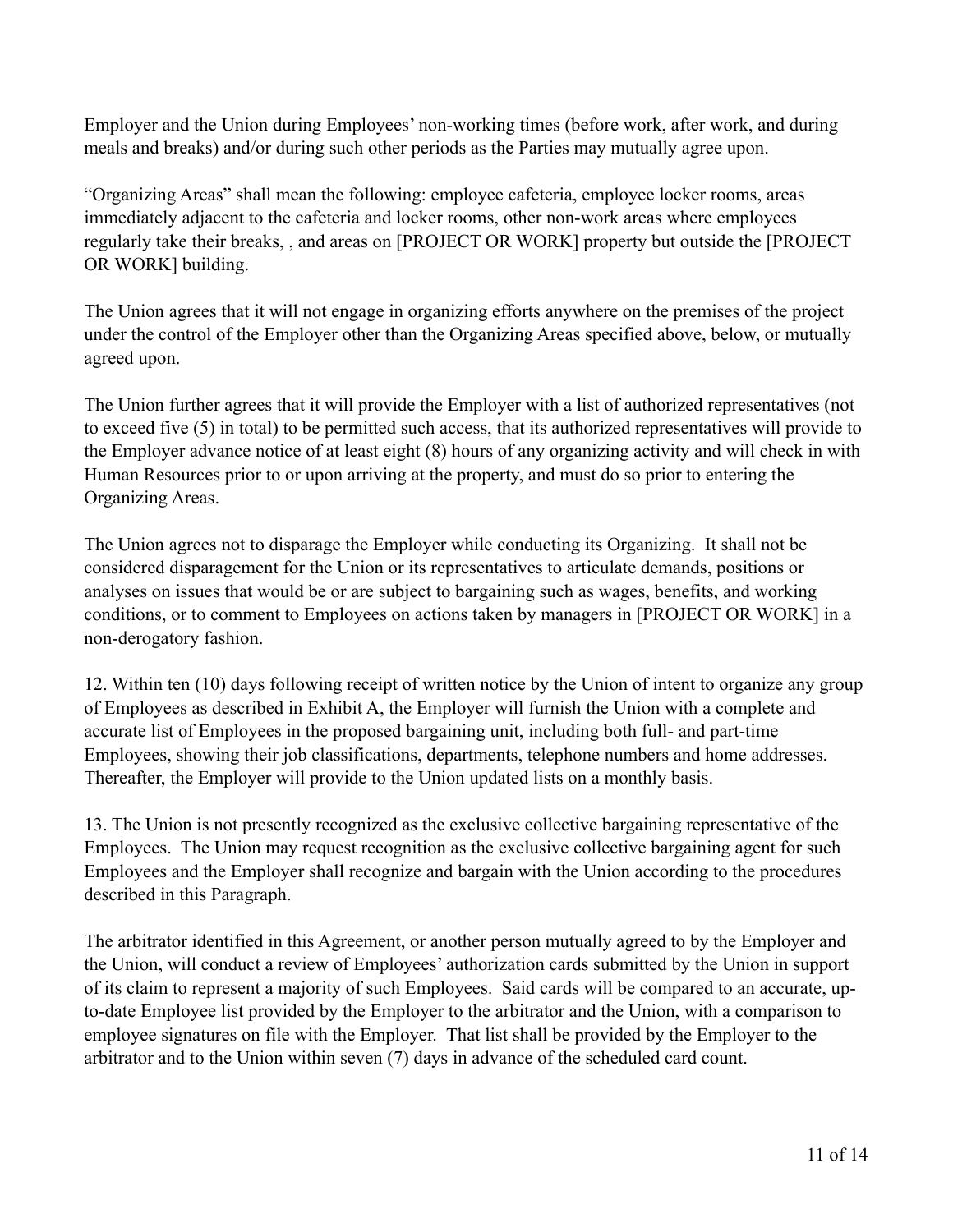If that review establishes that a majority of such Employees has designated the Union as their exclusive collective bargaining representative, the Employer will recognize the Union as such representative of such Employees provided the Union or its representatives have not violated the provisions of paragraph 10 hereof. Such review shall not be delayed due to disputes over unit inclusion or unit scope; upon the request of either party, such disputes shall be addressed in the first thirty (30) days immediately after recognition by submission to arbitration; provided, however, the Union shall have no authority to extend the bargaining unit beyond the unit described in Exhibit A.

If the union fails to obtain the requisite majority status, there will be a one year moratorium or bar on any further organizing activity concerning the affected employees and this agreement shall terminate.

The Employer will not file a petition with the National Labor Relations Board for any election in connection with any demands for recognition provided for in this Agreement. In the event a competing union asserts a claim to represent all or a portion of the employees that the Union has indicated an intention to organize, the parties to this Agreement will meet to discuss the appropriate course of action with the intent to maintain, to the extent possible, compliance with the terms of this Agreement. The Union and the Employer will not file any charges with the National Labor Relations Board in connection with any act or omission occurring within the context of this Agreement; arbitration under this Agreement shall be the exclusive remedy. Claims that the union or its representatives have violated the provisions of paragraph 10 shall be resolved before the arbitrator.

14. If the Union is recognized as the exclusive collective bargaining representative as provided above, negotiations for a collective bargaining agreement shall be commenced promptly and conducted in good faith toward the end of reaching an Agreement expeditiously by all Parties. If the Parties are unable to reach agreement on a collective bargaining agreement within one hundred twenty (120) days after recognition pursuant to this Agreement as above, the parties shall participate in mediation in an attempt to resolve the initial contract. If mediation fails to resolve all issues toward agreement on a first collective bargaining agreement, then the unresolved issues that are non-economic mandatory subjects of bargaining shall be submitted for resolution to final and binding arbitration pursuant to this Agreement below.

15. During the terms of this Agreement, the Union will not engage in strike, picketing, slowdown, or other economic activity at or against [PROJECT OR WORK], or against the Employer at the [PROJECT OR WORK] or related to the [PROJECT OR WORK], and the Employer will not engage in a lockout of the Employees. Notwithstanding the termination provisions of this Agreement below, if the Employer recognizes any labor organization besides the Union as the exclusive collective bargaining representative of Employees, or any of them, this paragraph shall terminate immediately and without notice.

16. The Parties agree that any disputes over the interpretation or application of this Agreement shall be submitted to expedited and binding arbitration. The Parties hereto agree to comply with any order of the arbitrator, which shall be final and binding. The United State District Court for the Eastern District of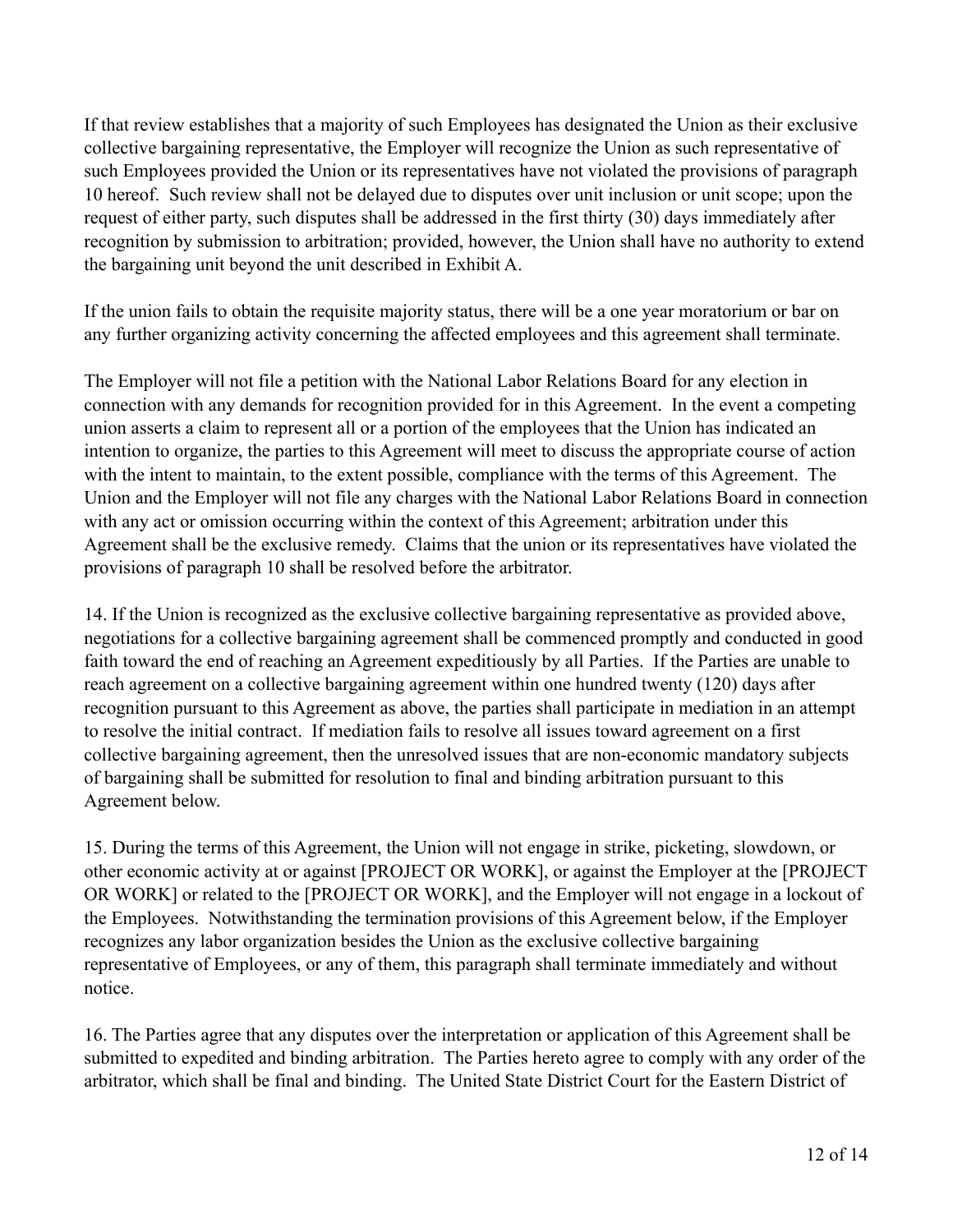Wisconsin shall have exclusive jurisdiction in any action concerning arbitration under this Agreement, including enforcement of the arbitration award.

The Parties agree that if, at any point, following expiration of the one hundred twenty (120) day negotiation period provided for in this Agreement above they are unable to reach a collective bargaining agreement as provided for in this Agreement above, after a reasonable period of mediation, either party may request that all unresolved non-economic mandatory subjects of bargaining shall be submitted to expedited and binding interest arbitration by an impartial arbitrator.

Arbitration of disputes over the interpretation or application of this Agreement and interest arbitration regarding a collective bargaining agreement as outlined in this Paragraph shall be conducted by an arbitrator selected from a panel issued by the Federal Mediation and Conciliation Service. Selection of the arbitrator shall be conducted within ten (10) days of request by either Party by alternately striking names from the panel. The party to strike first shall be determined by coin toss.

Fees and costs of the arbitrator shall be split evenly between the Union and the Employer. The arbitration award shall be final and binding and enforceable in the United State District Court for the Eastern District of Wisconsin, which shall have exclusive jurisdiction in any enforcement action.

17. This Agreement shall be in full force and effect from the date it is fully executed on behalf of the Employer and the Union until three (3) years from the public opening of the applicable portion of the [PROJECT OR WORK], at which point this Agreement shall terminate. However, this Agreement shall expire sooner with respect to any group of Employees upon execution of a collective bargaining agreement covering those Employees, or issuance of an interest arbitration award which concludes the first collective bargaining agreement negotiations for those Employees, either of which explicitly supersedes this Agreement.

18. The Employer and the Union agree that they have entered into this Agreement freely and voluntarily and without duress, coercion, or any other unlawful or improper inducement by the Parties or any other entity or person, and for adequate consideration. The Parties further agree that they will not contest the legality or enforceability of this Agreement in any forum, nor aid any other person in doing so.

In Witness Whereof, the Parties hereto by their duly designated representatives have hereunto set their hands.

For the Employer: By: Its: Date:

For the Union: By: Its: